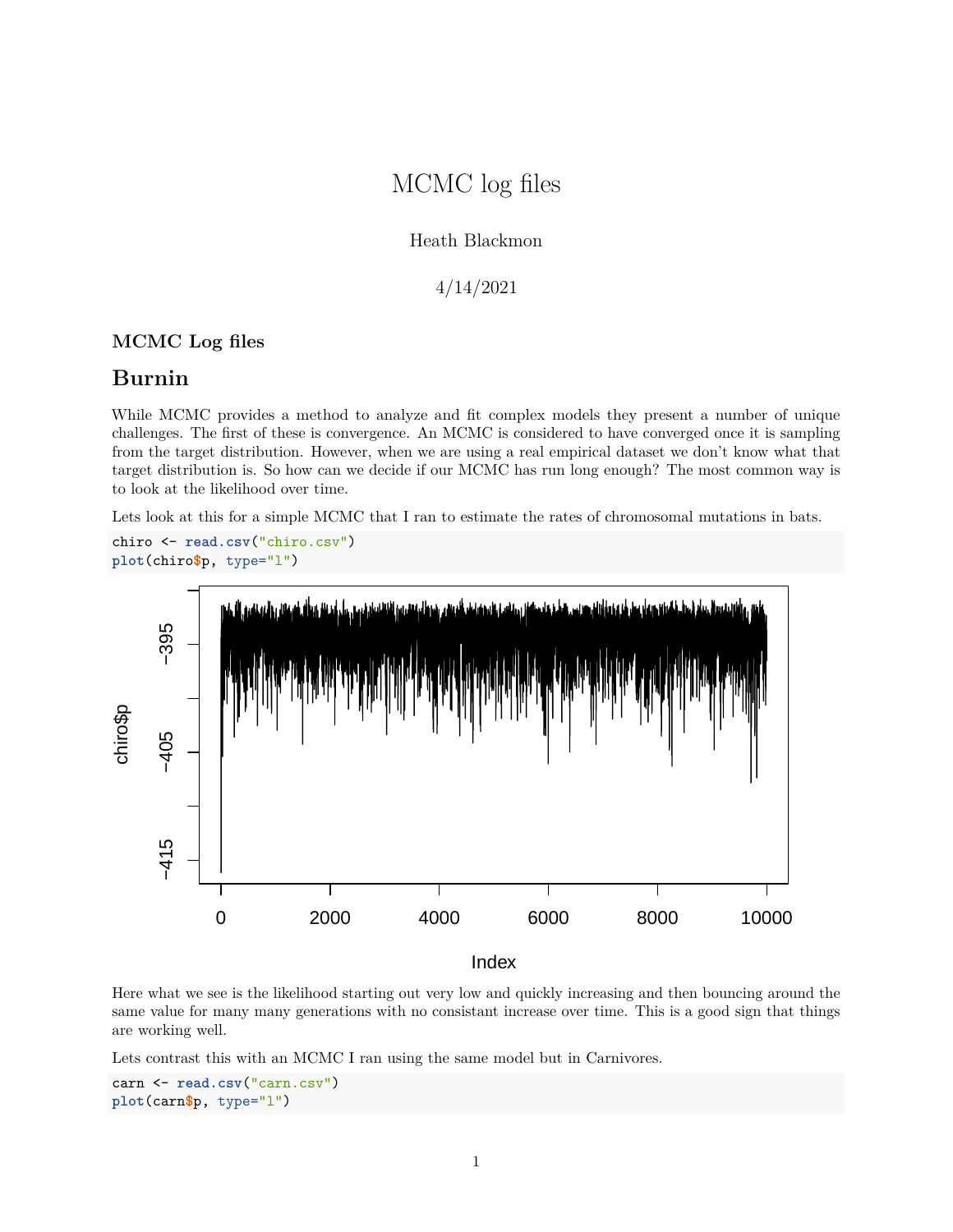

#### Index

This looks very different. What we see here is that at different times during the run it is sampling from parameters that lead to a likelihood that is lower and it is gettign "stuck" in this region sampling from a different distribution for 100s of generations before moving back to a different set of parameters that have higher likelihood.

Another common problem that we find is that our likelihood hasn't stopped increasing during our MCMC run. This is a sign that we simply haven't allowed it to run for long enough. Lets look at an example of this with an MCMC run from a phylogenetic inference I did for beetles. This analysis was done with beast and I ran it for 60 million generations taking one sample of the MCMC every 6000 generations. When we will need to run our MCMC for a very long time we often only record the current values from the MCMC at some interval to avoid having a log file that is too large to deal with.

coleo <- **read.csv**("coleoptera.csv") **plot**(coleo**\$**likelihood, type="l")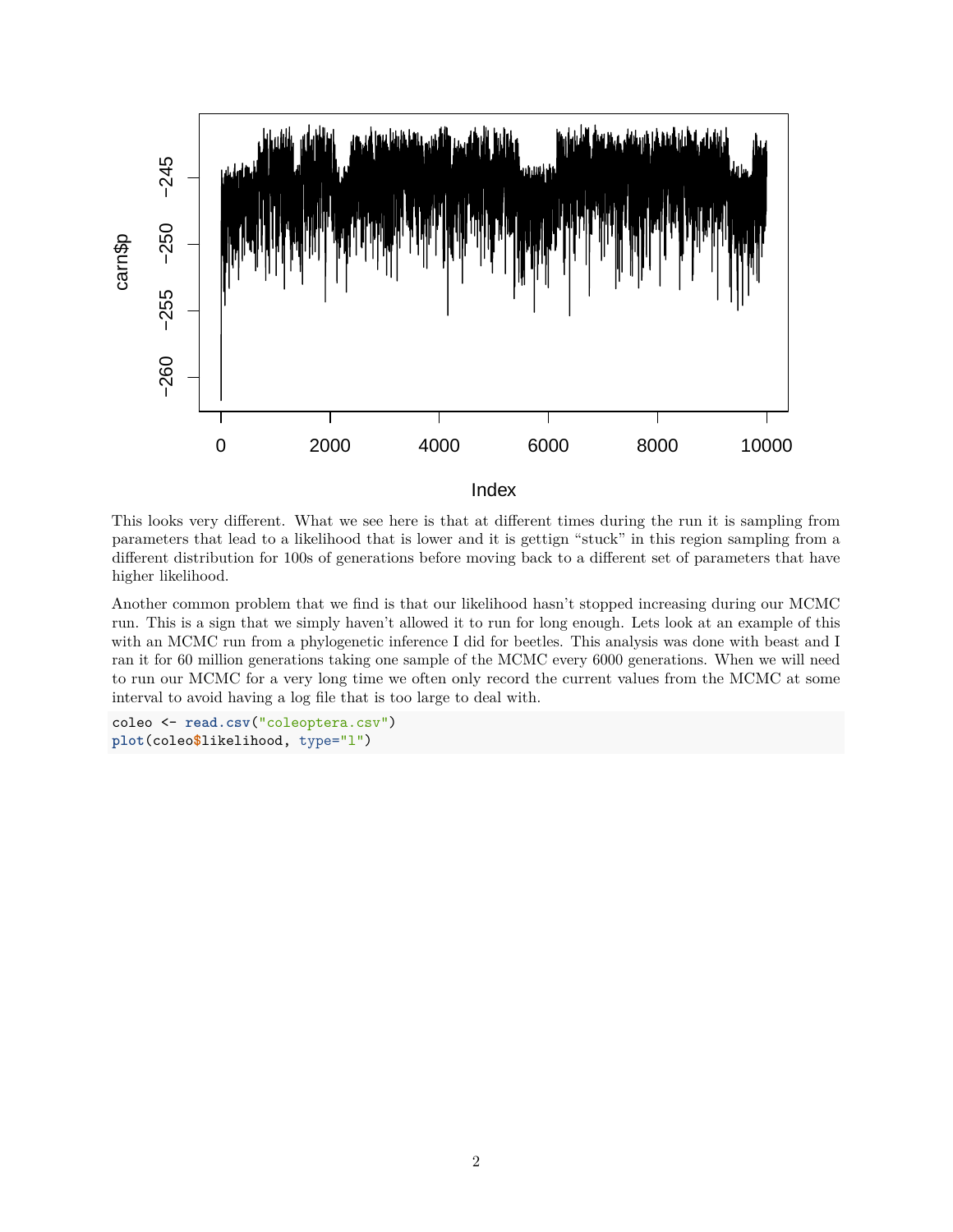

You might be tempted to think that that looks great it increases quickly and then stays really about the same the rest of the time. However, remember it should be bouncing around that area not a flat line. What is actually happening here is that the initial value has such a bad likelihood our scale is hiding what is going on as the MCMC ran.

To get around this problem lets throw out the first 100 generations and see what our plot looks like

```
coleo <- read.csv("coleoptera.csv")
plot(coleo$likelihood[101:10001], type="l")
```


Index

From this plot I can see that the likelihood is increasing at least out to 4000 (remember this is actually generation 4000x6000 or 24 million generations.) So lets try one more plot starting at 4000.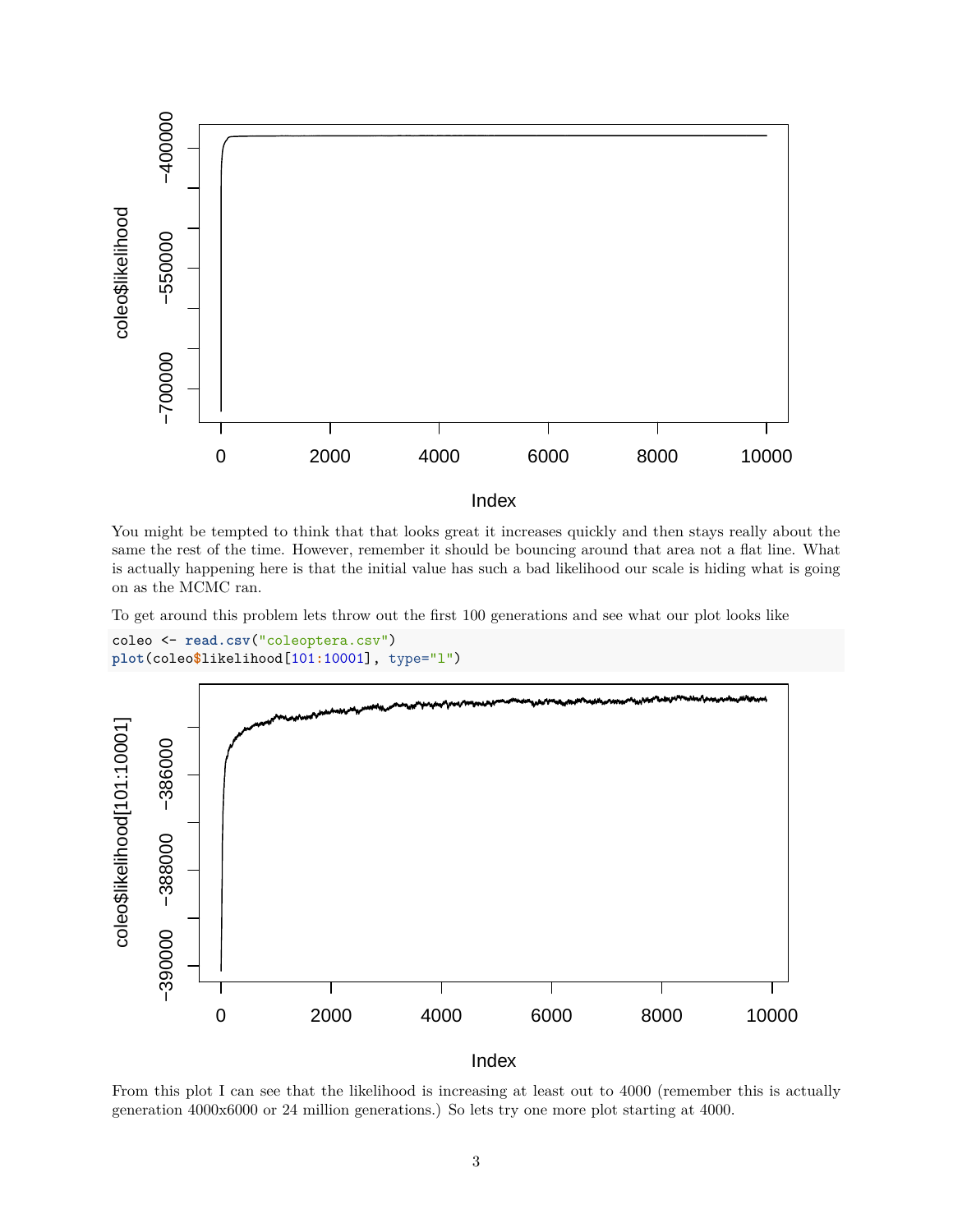



This plot shows us that actually it was still increasing long into the MCMC run at least to around 54 million generations. The way that I dealt with this was to actually start two more MCMC runs that began at the point that this MCMC had ended. I allowed each of these to run for an additional 60 million generations and found that they had not increseased for the final 55 million or so generations. Based on this I threw away all the first 80 million generations of my MCMC as burnin and kept just the last 40 million generations. From this post burnin portion I sampled 100 trees that beast had logged during the MCMC run and used these in my paper.

## **Parameter estimates**

The whole reason we are running these MCMCs is to estimate something (Beta coefficients, rate parameters, phylogenies, etc.) Let us the chiroptera example to determine the rate of fissions, fusions in bats. If you will remember from my description of this study I had a binary predictor variable that I had hypothesized should impact rates of chromosome evolution. Lets see if the data from the MCMC supports this.

Step one is to get rid of the burnin. We have already looked at this above and we found that the MCMC reached convergence quickly. Just to be conservative though lets throw out the first 25% of the MCMC as burnin.

```
chiro.good <- chiro[2501:10000,]
chiro.good[1:10,]
```

```
## X asc1 desc1 asc2 desc2 tran12 tran21 p
## 2501 2501 10.862437 4.547664 0.09953007 1.974515 0.09816622 1.0288499 -392.1829
## 2502 2502 9.799941 5.283289 0.31683875 2.737887 0.04878692 0.8743853 -392.7809
## 2503 2503 12.760147 8.427741 0.13123053 2.725310 0.05943413 1.0973381 -392.9471
## 2504 2504 13.004196 8.131303 0.08790796 1.827864 0.14338673 0.8858151 -393.1570
## 2505 2505 10.412503 7.728854 0.10091535 2.247651 0.14160660 0.6451104 -392.0854
## 2506 2506 11.269622 5.469012 0.28751460 3.179241 0.18710257 0.7607755 -393.3903
## 2507 2507 7.772259 4.442336 0.63752810 5.160839 0.16769665 0.8799607 -396.4920
```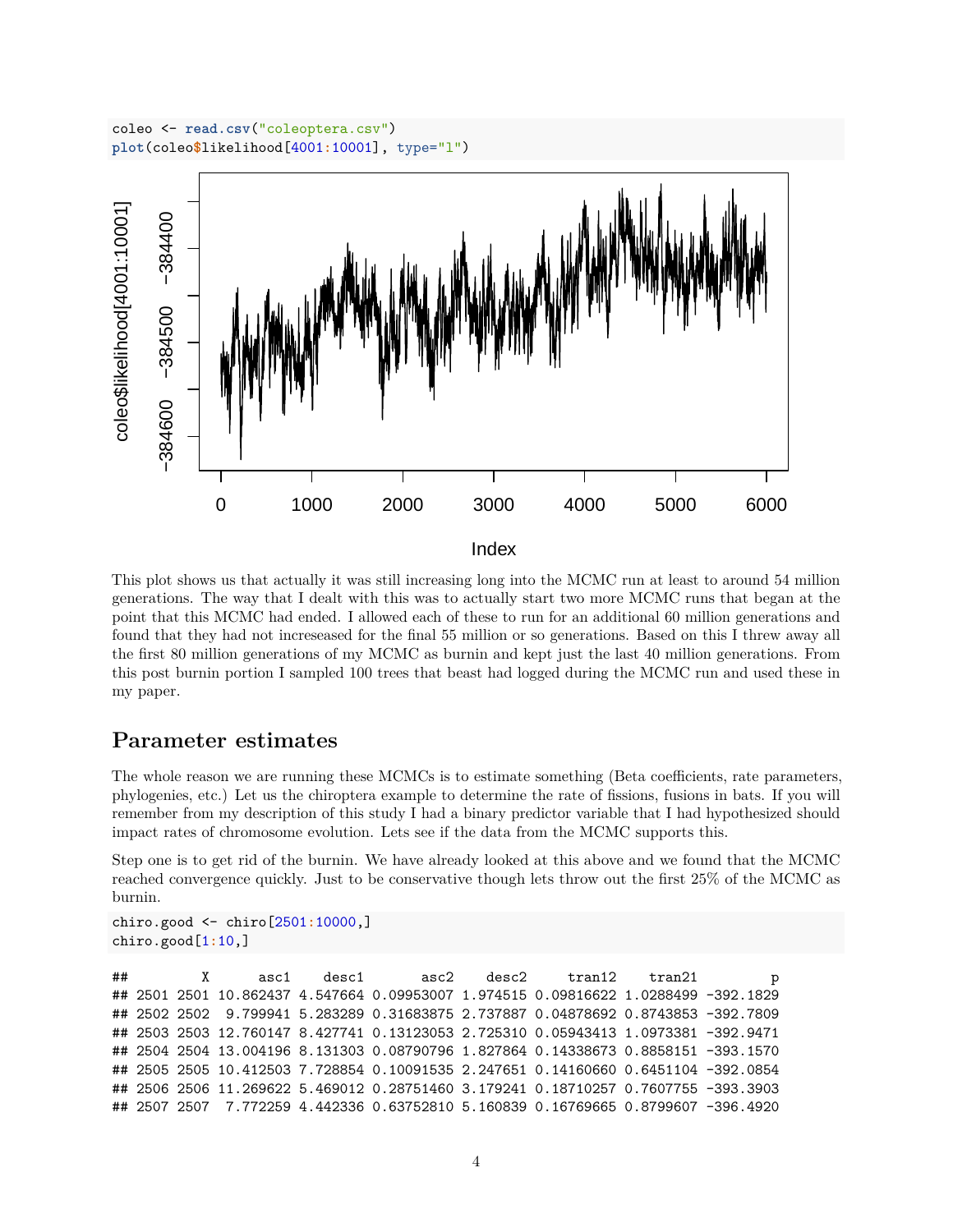## 2508 2508 9.520745 3.697236 0.27597014 3.080427 0.16818077 0.5532408 -393.3659 ## 2509 2509 8.648233 3.361593 0.07516096 2.490656 0.12913142 0.6133096 -392.8384 ## 2510 2510 7.842161 6.708368 0.17384592 2.458964 0.20014400 0.5936476 -393.8603

We are interested in the four columns asc1, desc1, asc2, desc2. Asc and desc stand for ascending and descending chromosome number or fissions (ascending change in chromosome number) and fusions (descending change in chromosome number). The 1 and 2 stand for state 1 or state 2 of the predictor variable that I believed would lead to different rates. lets make a plot that illustrates the difference in these different rate parameters.

```
library(ggplot2)
# first lets get the data in long format
types <- rep(c("fission","fusion"), each=15000)
states <- rep(c("1","2","1","2"), each=7500)
new.dat <- data.frame(c(chiro.good$asc1,
                        chiro.good$asc2,
                        chiro.good$desc1,
                        chiro.good$desc2),
                      types,
                      states)
colnames(new.dat)[1] <- "rates"
ggplot(new.dat, aes(x=rates)) +
  geom_density(aes(fill=as.factor(states), colour=states, y=..density..), stat="density",alpha=0.5) +
  facet_grid(. ~ types) +
  theme_bw() +
  guides(fill=guide_legend(title="states")) +
  xlab("Rate of evolution") + ylab("density")
```


Now we have a plot of the values sampled during the post-burnin portion. As mentioned earlier this semester